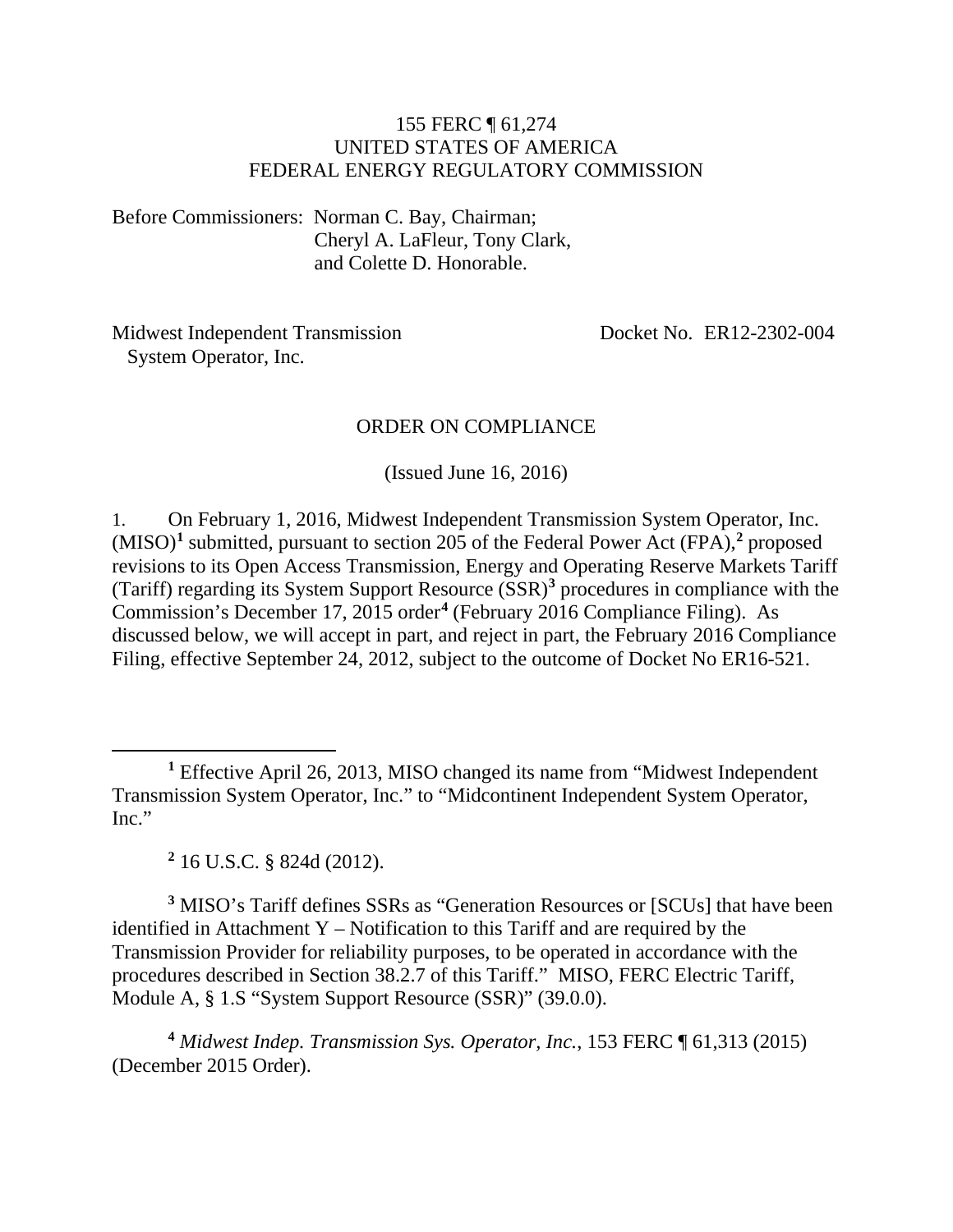### **I. MISO's SSR Procedures**

2. Under MISO's SSR procedures, market participants that decide to suspend or retire a generation resource or Synchronous Condenser Unit (SCU) must submit an Attachment Y Notice to suspend or retire.**[5](#page-1-0)** MISO then conducts a reliability study to determine whether all or a portion of the resource's capacity is needed to maintain system reliability. If MISO finds that the resource is needed to maintain system reliability and that no feasible alternatives exist, MISO designates the resource as an SSR Unit and enters into an SSR agreement with the market participant that owns or operates the SSR Unit to ensure that the resource continues to operate, as needed.

3. On July 25, 2012, MISO submitted proposed Tariff revisions to its SSR procedures that, among other things, revised the treatment of resources that submit Attachment Y Notices to retire or suspend.**[6](#page-1-1)** On September 21, 2012, the Commission accepted, subject to condition, MISO's proposed Tariff revisions effective September 24, 2012, subject to two compliance filings due within 90 and 180 days of the date of the order.**[7](#page-1-2)** On July 22, 2014, the Commission accepted MISO's compliance filing, subject to condition.**[8](#page-1-3)** In the December 2015 Order, the Commission issued an order on rehearing and accepted MISO's further compliance filing, subject to condition. As noted above, MISO made the February 2016 Compliance Filing to address the conditions in the December 2015 Order, which is the subject of the instant order.

# **II. Notice of Filing**

4. Notice of the February 2016 Compliance Filing was published in the *Federal Register*, 81 Fed. Reg. 6256 (2016), with interventions and protests due on or before February 22, 2016. None was filed.

<span id="page-1-1"></span>**<sup>6</sup>** MISO, Filing, Docket No. ER12-2302-000 (filed July 25, 2012) (July 2012 Filing).

<span id="page-1-2"></span>**<sup>7</sup>** *Midwest Indep. Transmission Sys. Operator, Inc.*, 140 FERC ¶ 61,237 (2012) (September 2012 Order).

<span id="page-1-3"></span>**<sup>8</sup>** *Midwest Indep. Transmission Sys. Operator, Inc.*, 148 FERC ¶ 61,056 (2014) (July 2014 Order).

<span id="page-1-0"></span> $\overline{a}$ **<sup>5</sup>** MISO, FERC Electric Tariff, Attachment Y, Notification of Potential Resource/SCU Change of Status (30.0.0).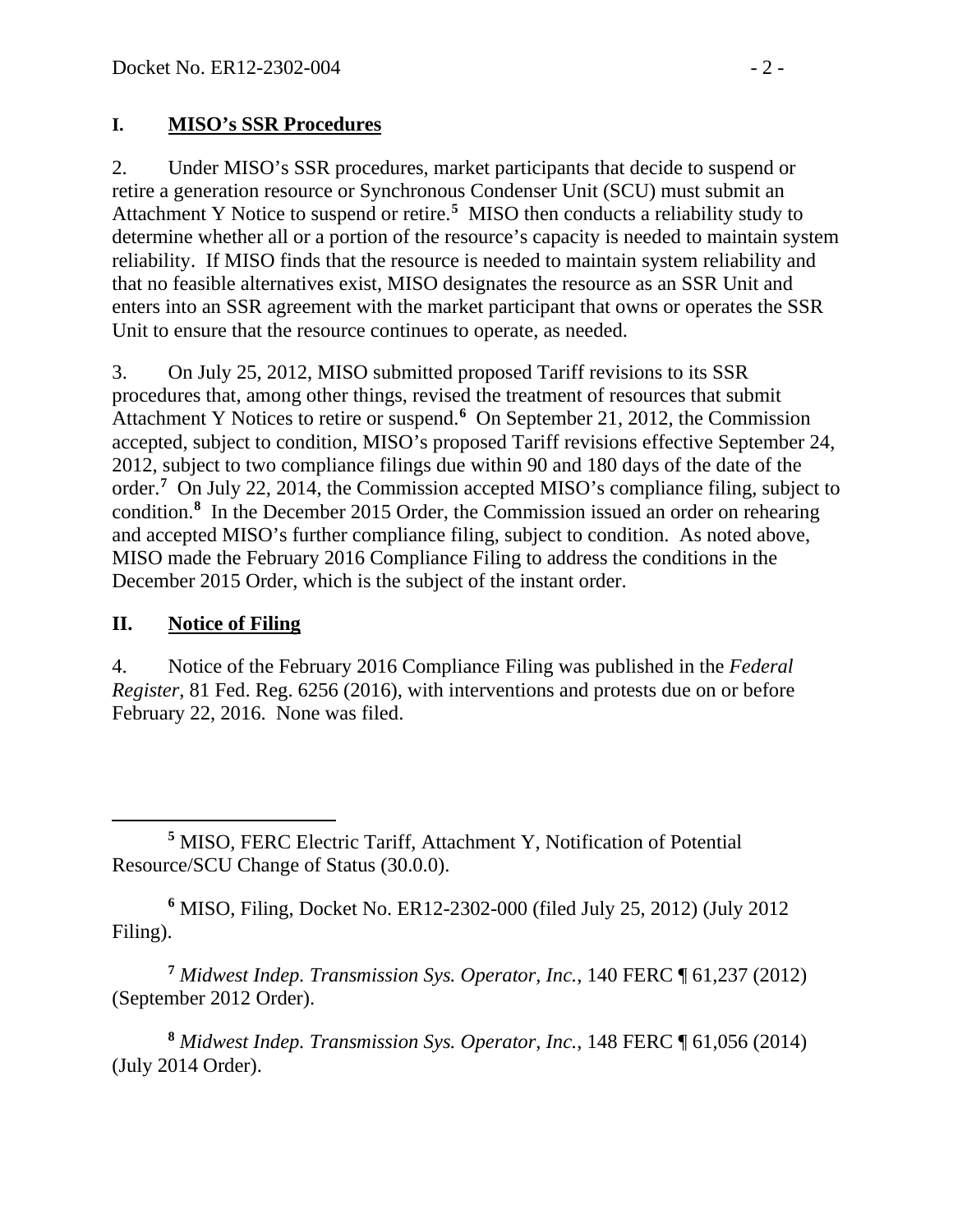#### **III. Discussion**

5. We accept in part, and reject in part, the February 2016 Compliance Filing, effective September 24, 2012, subject to the outcome of Docket No ER16-521, as discussed below.**[9](#page-2-0)**

### **A. Comparable Firmness of Commitment Provision**

### **1. Background**

6. In the September 2012 Order**[10](#page-2-1)** and July 2014 Order, **[11](#page-2-2)** the Commission accepted, subject to condition, MISO's proposed Tariff revisions that allow MISO to evaluate SSR alternatives with its stakeholders pursuant to the open and transparent planning provisions of Attachment FF**[12](#page-2-3)** of its Tariff. In the December 2015 Order, the Commission accepted, subject to condition, MISO's proposed revisions made in compliance with the July 2014 Order that provide, in regard to evaluating SSR alternatives, specific guidance about the contractual commitments required of generation and demand-side resource alternatives, and general guidance about how MISO will evaluate whether contractual commitments required for additional types of resources are comparable to the commitments that apply to transmission solutions. **[13](#page-2-4)** The Commission stated that, in light of the unique characteristics of MISO's SSR program, MISO's proposed revisions demonstrate that the required contractual commitments that apply to generation and demand-side resources are comparable to the commitments that apply to transmission solutions. However, the Commission explained that MISO's proposed revisions do not address the situation where an existing generator, which is not available at the time of SSR designation and is subsequently made available, can be selected as an

**<sup>10</sup>** September 2012 Order, 140 FERC ¶ 61,237 at P 36.

**<sup>11</sup>** July 2014 Order, 148 FERC ¶ 61,056 at PP 33-34.

<span id="page-2-4"></span><span id="page-2-3"></span><span id="page-2-2"></span><span id="page-2-1"></span>**<sup>12</sup>** MISO, FERC Electric Tariff, Attachment FF, Transmission Expansion Planning Protocol (47.0.0).

**<sup>13</sup>** December 2015 Order, 153 FERC ¶ 61,313 at P 35.

<span id="page-2-0"></span> $\overline{a}$ **<sup>9</sup>** MISO states that its filing includes language that is pending before the Commission in Docket Nos. ER14-2605-002, ER16-521-000, and ER16-815-000, and as such, requests that the Commission accept its filing subject to the outcomes of those pending proceedings. *See* MISO February 2016 Compliance Filing at n.17. We note, however, that the proceedings in Docket Nos. ER14-2605 and ER16-815 are no longer pending.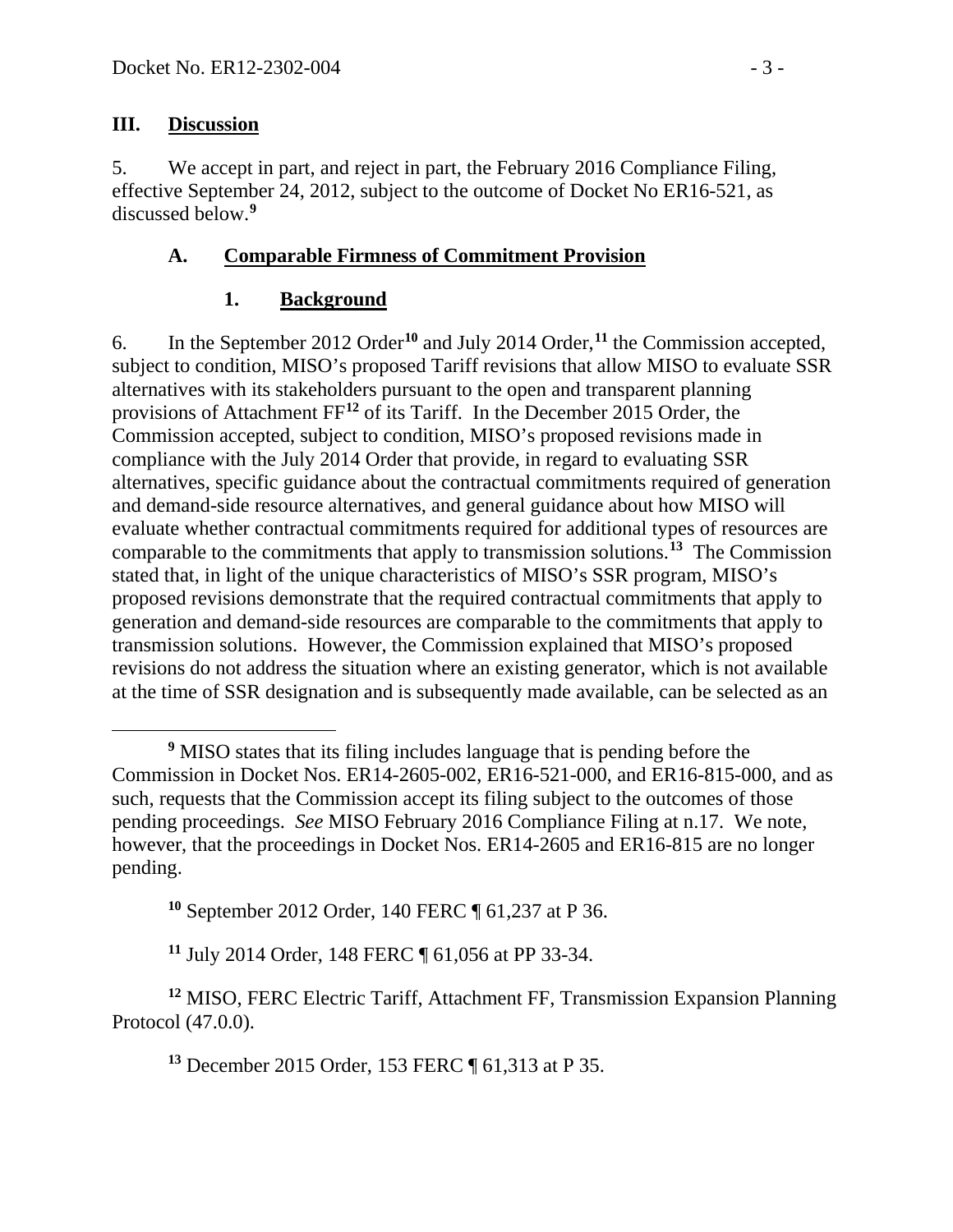alternative solution. The Commission, therefore, directed MISO to revise Tariff section 38.2.7.c (Evaluation of SSR Unit Application) to provide that an existing generator, which is not available at the time of SSR designation and is subsequently made available, can be considered as an alternative solution. **[14](#page-3-0)**

# **2. February 2016 Compliance Filing**

7. In response to the Commission's directive, MISO proposes revisions to Tariff section 38.2.7.c. Specifically, MISO proposes to revise the provision that a "Generator alternative may be a new Generator, or an increase to existing Generator capacity" to include "an existing Generator that is made available after the Attachment Y Reliability Study is completed."**[15](#page-3-1)**

# **3. Commission Determination**

8. We accept MISO's proposed revisions in Tariff section 38.2.7.c. We find that MISO complied with the directive in the December 2015 Order to address the situation where an existing generator, which is not available at the time of SSR designation and is subsequently made available, can be selected as an alternative solution because MISO provides that a generator alternative may be a new generator, an existing generator that is made available after the Attachment Y reliability study is completed, or an increase to existing generator capacity.

# **B. Retain and Transfer Interconnection Service Provision**

# **1. Background**

9. In the September 2012 Order, the Commission accepted, subject to condition, MISO's proposed Tariff revisions that permit owners and operators of retiring facilities to retain and transfer interconnection service and directed that MISO, on compliance, modify its proposal to ensure that it will be implemented in a just and reasonable and not unduly discriminatory manner.**[16](#page-3-2)** The Commission explained that it recognized the benefits to an owner or operator of a retiring resource to retain and transfer the retiring unit's interconnection service, but raised several issues with MISO's proposal allowing an owner or operator of an SSR Unit planning to retire a facility to transfer its interconnection service to a new facility. The Commission stated that MISO did not

<span id="page-3-2"></span><span id="page-3-1"></span><span id="page-3-0"></span> $\overline{a}$ 

**<sup>14</sup>** *Id.*

**<sup>15</sup>** MISO February 2016 Compliance Filing at 3-4.

**<sup>16</sup>** September 2012 Order, 140 FERC ¶ 61,237 at P 47.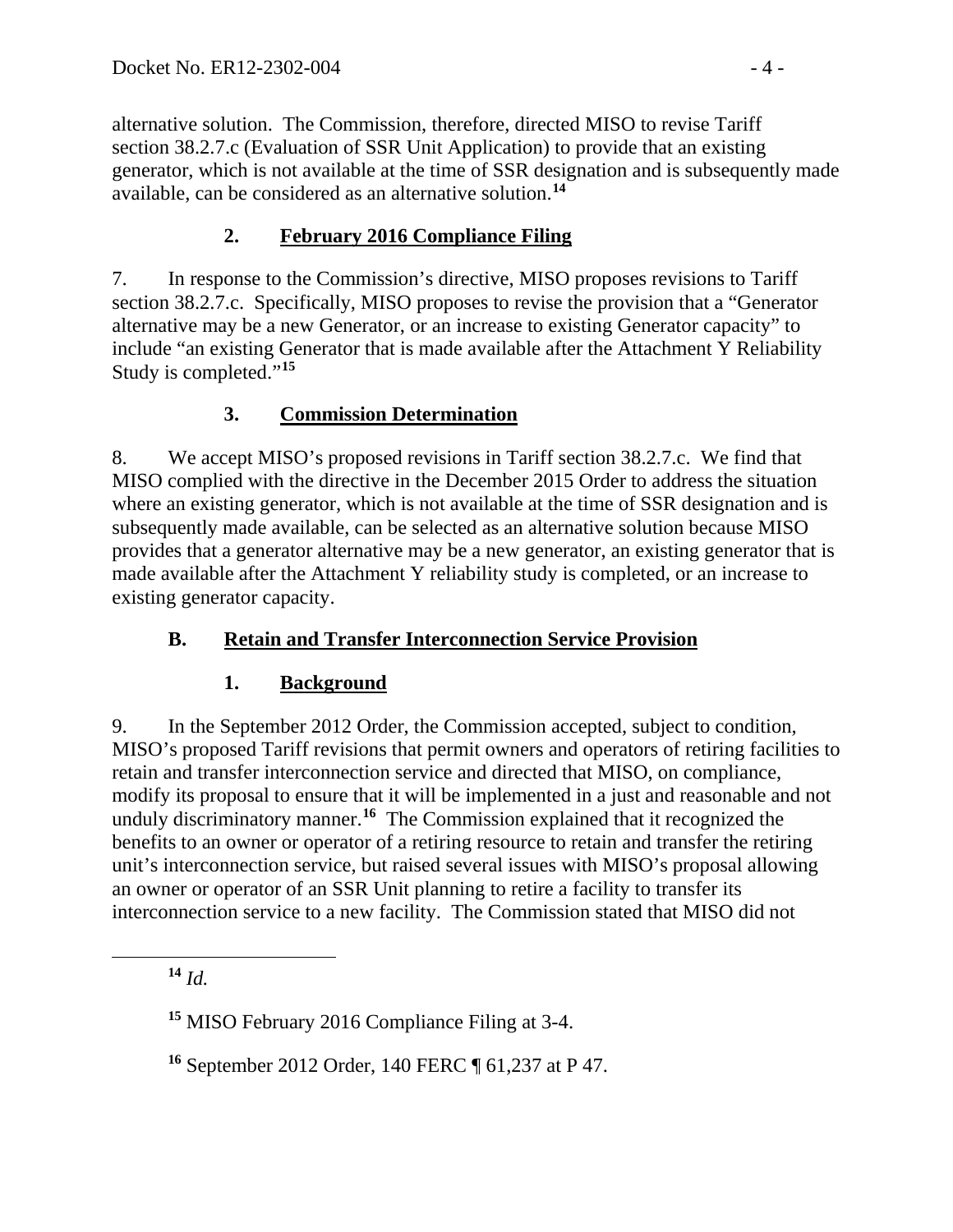illustrate how its proposal is consistent with its Tariff, indicate how it will evaluate a transfer of interconnection service, describe the nature of interconnection service being transferred, address potential competitive implications of its proposal, or provide sufficient transparency for transfers to occur.<sup>[17](#page-4-0)</sup> Given these concerns, the Commission directed MISO to submit a compliance filing revising its Tariff to implement additional procedures that ensure that the proposed transfer of interconnection service is offered on a fair, transparent, and nondiscriminatory basis and that comply with the filing requirements of section 205 of the FPA.**[18](#page-4-1)**

10. In the July 2014 Order, the Commission accepted, subject to condition, MISO's proposed Tariff revisions on compliance**[19](#page-4-2)** that sought to use existing provisions of its Tariff to address the Commission's concerns related to the transfer of interconnection service.**[20](#page-4-3)** The Commission stated that MISO did not fully comply with the directive in the September 2012 Order because MISO's assertions in its December 2012 Compliance Filing that existing provisions of its Tariff already allow for the transfer of interconnection service and, therefore, MISO need not address the Commission's directive amount to an untimely request for rehearing, and in any case, are incorrect.**[21](#page-4-4)** In addressing MISO's assertions, the Commission stated that MISO's Generator Interconnection Procedures (GIP) section 4.3**[22](#page-4-5)** and *pro forma* Generator Interconnection Agreement (GIA) article 19.1**[23](#page-4-6)** address the transfer and reassignment, respectively, of interconnection service for a specific generating facility from one party to another, and do not address a change in the underlying generating facility. The Commission continued that although MISO GIP section  $2.1(a)(iv)^{24}$  $2.1(a)(iv)^{24}$  $2.1(a)(iv)^{24}$  addresses the application of the GIP to any

**<sup>17</sup>** *Id.* PP 48-52.

**<sup>18</sup>** *Id.* P 52.

<span id="page-4-0"></span> $\overline{a}$ 

<span id="page-4-3"></span><span id="page-4-2"></span><span id="page-4-1"></span>**<sup>19</sup>** MISO, Compliance Filing, Docket No. ER12-2302-001 (filed Dec. 18, 2012) (December 2012 Compliance Filing).

**<sup>20</sup>** July 2014 Order, 148 FERC ¶ 61,056 at P 1.

 $^{21}$  *Id.* P 50.

<span id="page-4-5"></span><span id="page-4-4"></span>**<sup>22</sup>** MISO, FERC Electric Tariff, Attachment X, Generator Interconnection Procedures (40.0.0), § 4.3.

<span id="page-4-6"></span>**<sup>23</sup>** MISO, FERC Electric Tariff, Attachment X, Generator Interconnection Procedures, Appendix 6, Generator Interconnection Agreement (31.0.0), art. 19.1.

<span id="page-4-7"></span>**<sup>24</sup>** MISO, FERC Electric Tariff, Attachment X, Generator Interconnection Procedures (40.0.0), § 2.1.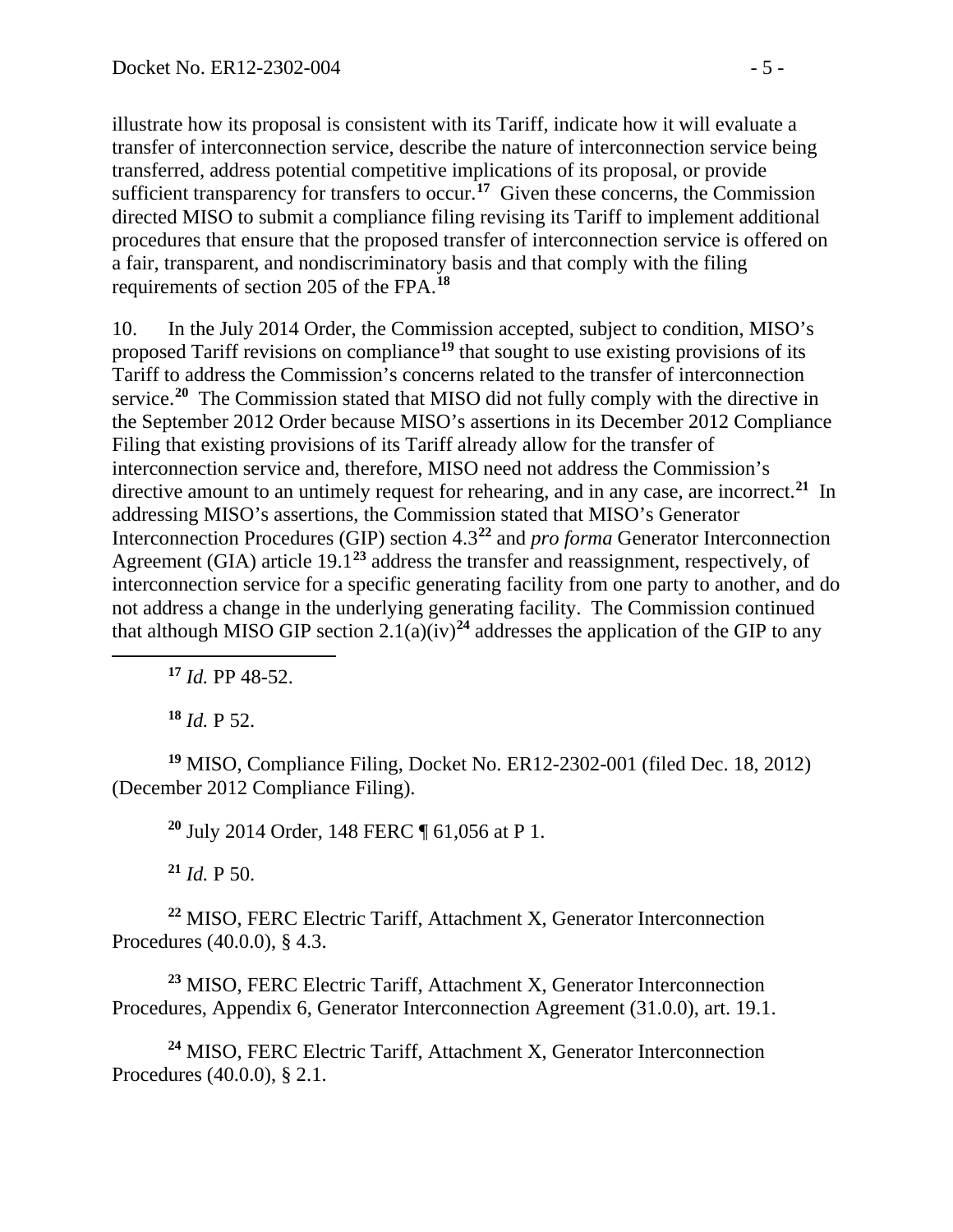substantive modification to the operating characteristics of an existing generating facility, it does not address the replacement of a retiring unit with new generation.**[25](#page-5-0)** Given these concerns, the Commission directed MISO to submit a compliance filing revising its Tariff to implement additional procedures to ensure that the transfer of interconnection service to a new generator, or to increase the capacity of an existing facility at the identical point of interconnection, is offered in a just and reasonable and not unduly discriminatory manner.**[26](#page-5-1)**

11. In the December 2015 Order, the Commission accepted, subject to condition, MISO's proposed Tariff revisions on compliance that allow an owner or operator of an SSR Unit to retain interconnection service for its facility if the owner submits an Attachment Y Notice with an Attachment  $X^{27}$  $X^{27}$  $X^{27}$  request for substantive modifications to replace or increase the capacity of the retiring facility.**[28](#page-5-3)** The Commission stated that although it agreed with MISO's Tariff revisions allowing MISO to evaluate requests to transfer interconnection service to a new owner according to the provisions of Attachment X, the Commission explained that it continues to have concerns with MISO's proposal allowing the retention and transfer of interconnection service to another generator. **[29](#page-5-4)** The Commission stated that it interprets MISO's proposal as allowing the replacement of the retiring facility with capacity of another facility, including replacement with more capacity than the capacity of the retiring facility, through a substantive modification request, and such an interpretation is inconsistent with the Commission's previous findings that MISO GIP section 2.1(a)(iv) does not address the replacement of a retiring unit with new generation.**[30](#page-5-5)**

12. The Commission explained that if MISO intends to allow the replacement of the retiring facility with capacity of another facility, including replacement with more capacity than the capacity of the retiring facility, MISO must propose procedures as part of its Tariff to ensure that the opportunity to replace or increase the capacity of the retiring facility is offered on a fair, transparent, and nondiscriminatory basis. The

**<sup>25</sup>** July 2014 Order, 148 FERC ¶ 61,056 at P 50, n.111.

**<sup>26</sup>** *Id.* P 50, Requirement 6.

<span id="page-5-4"></span><span id="page-5-3"></span><span id="page-5-2"></span><span id="page-5-1"></span>**<sup>27</sup>** MISO, FERC Electric Tariff, Attachment X, Generator Interconnection Procedures (42.0.0).

**<sup>28</sup>** December 2015 Order, 153 FERC ¶ 61,313 at P 24.

**<sup>29</sup>** *Id.* PP 25-26.

<span id="page-5-5"></span>**<sup>30</sup>** *Id.* P 26.

<span id="page-5-0"></span> $\overline{a}$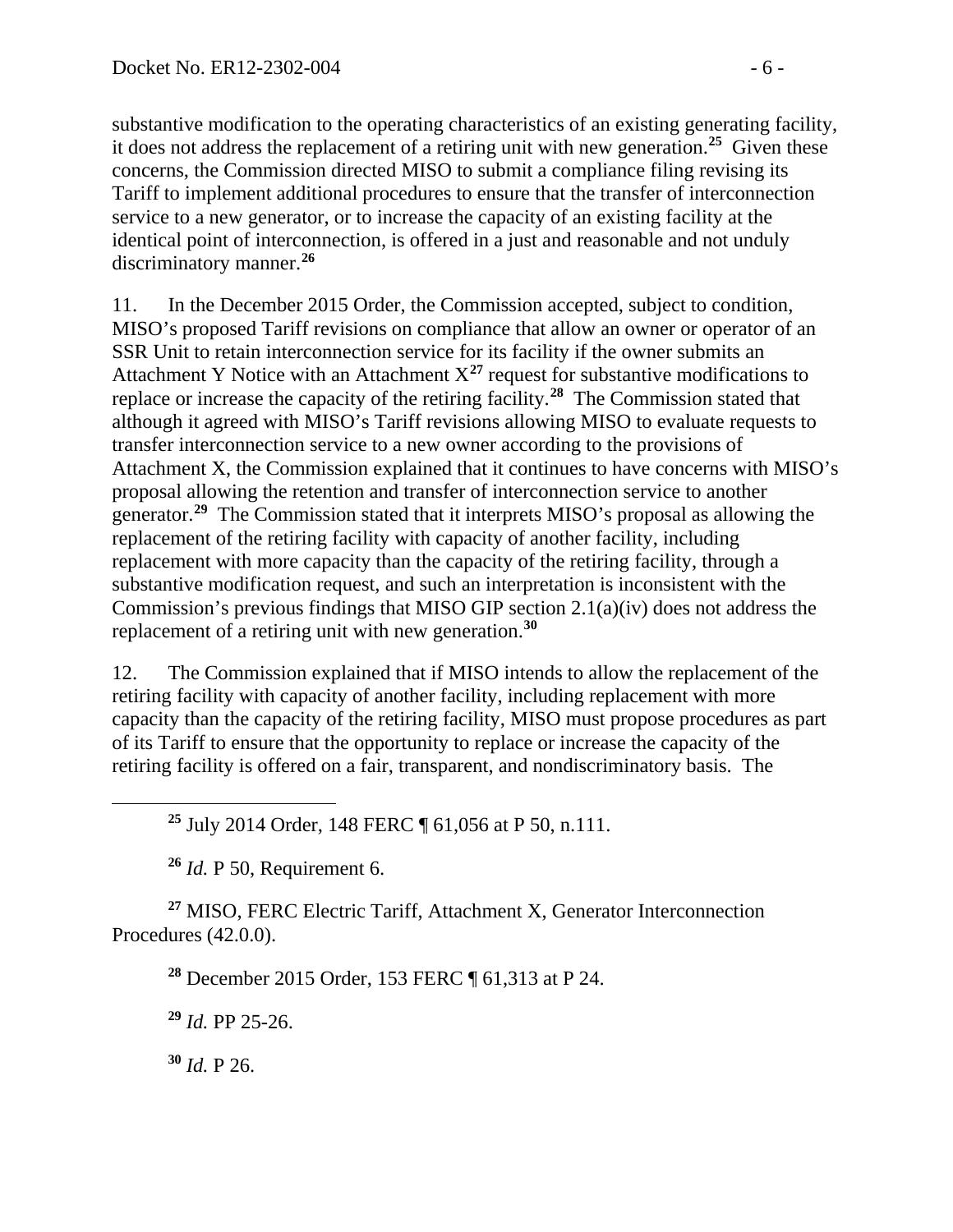Commission stated that, as noted in previous orders, the procedures should allow for a clear and consistent way in which generators seeking a transfer of interconnection service from a retiring generator may identify opportunities and how such a generator would be chosen for such service. The Commission continued that any resulting rates, terms, and conditions related to the transfer of interconnection service must be filed pursuant to section 205 of the FPA. **[31](#page-6-0)** The Commission also stated that MISO's proposal creates a distinction between an owner of a retiring resource that is allowed to retire and one that it designated as an SSR Unit, which raises undue discrimination concerns, and that MISO did not provide sufficient justification for such a distinction. **[32](#page-6-1)**

13. Given these concerns, the Commission directed MISO to submit a compliance filing revising its SSR procedures, specifically Tariff section 38.2.7.k (Termination of Interconnection Rights), with additional procedures to ensure that the retention and transfer of interconnection service to another generator occurs in a manner that is just and reasonable and not unduly discriminatory or preferential. The Commission also directed MISO to eliminate the distinction between an owner of a retiring resource that is allowed to retire and one that is designated as an SSR Unit and to use the term "interconnection service" instead of "interconnection rights."**[33](#page-6-2)**

# **2. February 2016 Compliance Filing**

14. In response to the Commission's directive, MISO proposes that its SSR procedures address the termination of interconnection service, but that only Attachment X addresses the transfer of interconnection service. MISO states that, according to its proposed revisions in Tariff section 38.2.7.a (SSR Unit Notification Procedures), its SSR procedures do not apply to "Generation Resources that are replaced by Generation Resources having equal or higher Capacity at the identical Point of Interconnection that are the subject of [a] request in accordance with Attachment X regarding such replacement." MISO states that only reductions in capacity of an existing generation resource will be subject to the provisions in its SSR procedures, permitting MISO to terminate part of the interconnection service for a reduction in capacity.**[34](#page-6-3)**

<span id="page-6-2"></span><span id="page-6-1"></span><span id="page-6-0"></span> $\overline{a}$ 

**<sup>31</sup>** *Id.* P 27.

**<sup>32</sup>** *Id.* P 28.

**<sup>33</sup>** *Id.* PP 28-29.

<span id="page-6-3"></span>**<sup>34</sup>** MISO February 2016 Compliance Filing at 2.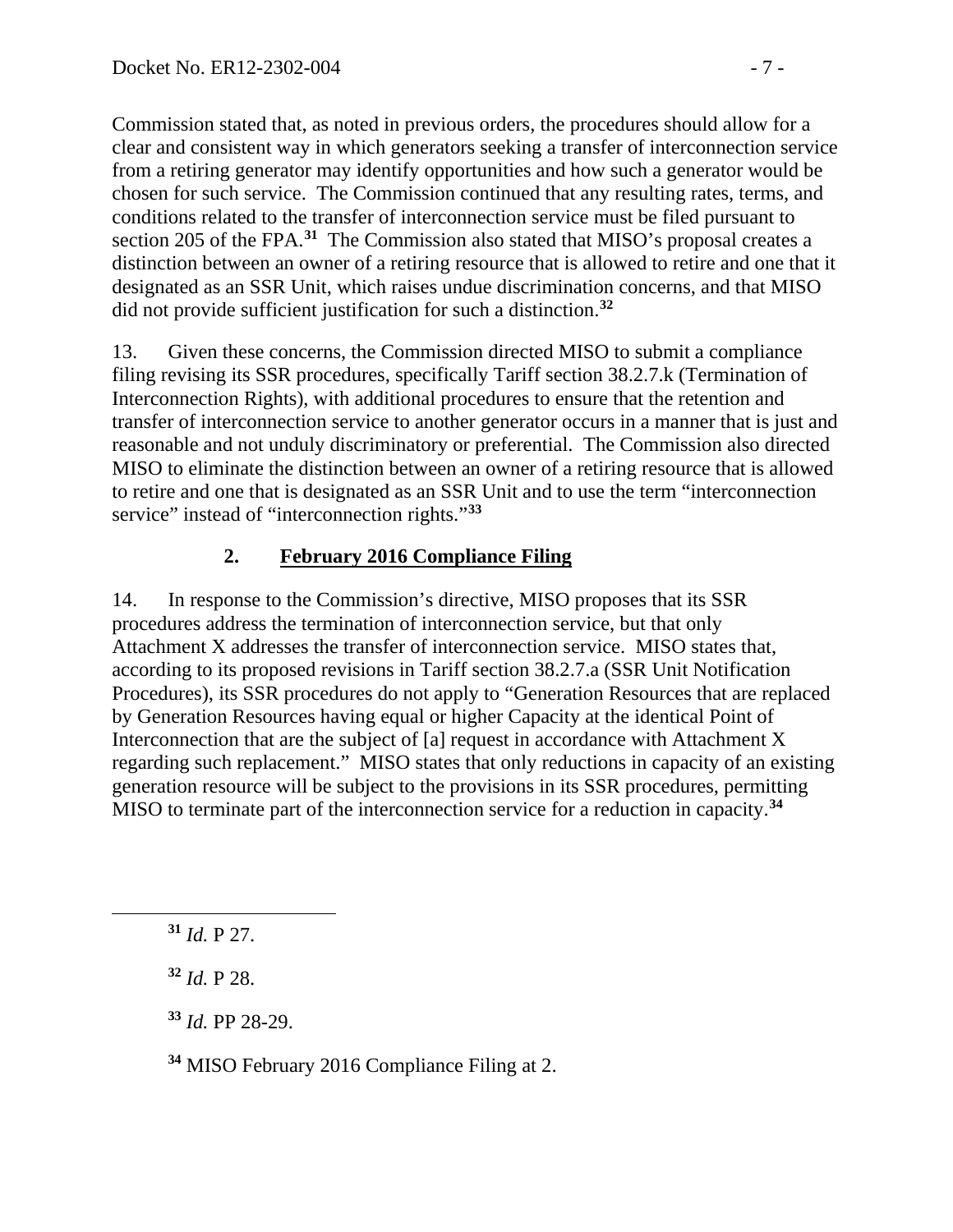15. MISO states that it proposes to eliminate all mention of the transfer of interconnection service from Tariff section 38.2.7.k, which MISO renames as "Termination of Interconnection Service" and proposes to use the term "interconnection service" throughout. MISO explains that the evaluation of transfers of interconnection service will take place under Attachment X of the Tariff. MISO explains that its proposed revisions carry with it the elimination of the former distinction that involved an SSR Unit and resolves any possible conflict between the provisions contained in its SSR procedures and Attachment X of the Tariff.**[35](#page-7-0)**

16. MISO states that the evaluation of requests for the continuation of interconnection service is addressed in its proposed revisions to Attachment X. MISO states that it revises GIP section 2.1(a) to specifically provide that its GIP apply to the "replacement of an existing Generating Facility with a new Generating Facility having the same electrical Point of Interconnection . . . . . . . [36](#page-7-1)

17. MISO states that the transfer of interconnection service can be accomplished according to the requirements stated in its proposed revisions to new GIP section 2.1(f). MISO explains that the transfer of interconnection service is dependent upon determining that the replacement "is not a Material Modification." MISO states that, therefore, according to the definition of "Material Modification," non-discriminatory transfers would be permitted that do not have "a material impact on the cost or timing of any Interconnection Request with a later queue priority date." MISO continues that new GIP section 2.1(f) provides that MISO studies can be limited to "stability and short circuit analyses" for a new generation facility having the "same electrical Point of Interconnection" because the same geographic and electrical circumstances limit the downstream modeling concerns that would otherwise exist. MISO states that new GIP section 2.1(f) provides that the transfer of interconnection service will be "memorialized in a *pro forma* GIA."**[37](#page-7-2)**

# **3. Commission Determination**

18. First, we accept MISO's proposed revisions in Tariff section 38.2.7.k that change the term "interconnection rights" to "interconnection service." We find that MISO

**<sup>35</sup>** *Id.*

<span id="page-7-2"></span><span id="page-7-1"></span><span id="page-7-0"></span> $\overline{a}$ 

**<sup>36</sup>** *Id.* at 3.

**<sup>37</sup>** *Id.*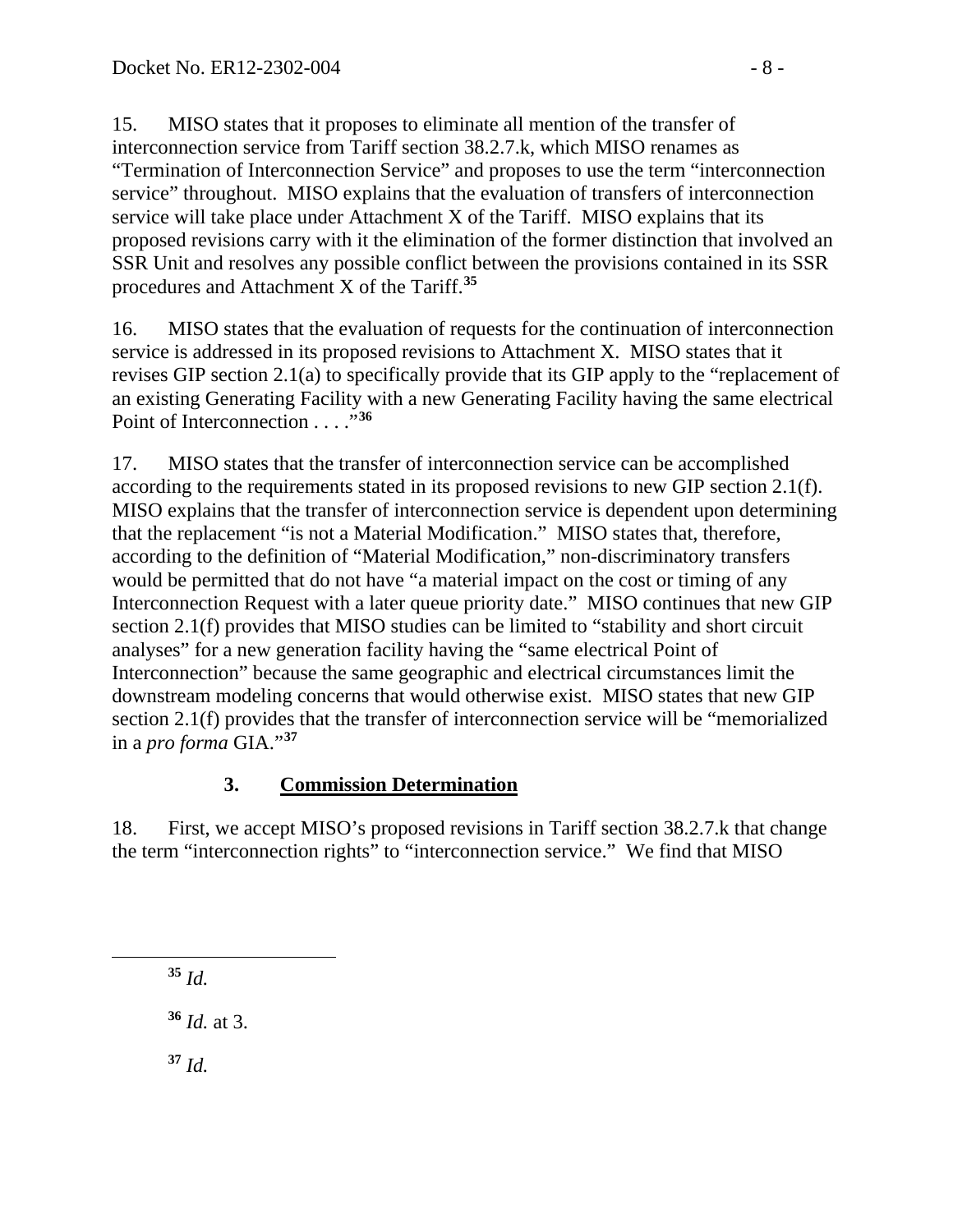<span id="page-8-0"></span> $\overline{a}$ 

complied with the directive in the December 2015 Order to use the term "interconnection service," which is consistent with its usage throughout MISO's Tariff.**[38](#page-8-0)**

19. Second, we reject MISO's proposal regarding the ability to retain and transfer interconnection service.**[39](#page-8-1)** Since the September 2012 Order, the Commission stated that in order to implement MISO's proposal allowing the retention and transfer of interconnection service for retiring generators, MISO must propose additional procedures that ensure that the retention and transfer of interconnection service is offered on a fair, transparent, and nondiscriminatory basis and that comply with the filing requirements of section 205 of the FPA.**[40](#page-8-2)** The Commission detailed its various concerns related to MISO's proposal and explained that MISO is required to propose additional procedures, which should, among other things, allow a clear and consistent way in which generators seeking a transfer of interconnection service from a retiring generator may identify opportunities and address how such a generator would be chosen for such service. **[41](#page-8-3)**

20. We find that MISO has not complied with the directive in the December 2015 Order to revise its Tariff to include procedures to ensure that the retention and transfer of interconnection service to another generator occurs in a manner that is just and reasonable and not unduly discriminatory or preferential.**[42](#page-8-4)** MISO's proposed Tariff revisions do not include additional procedures as required by the Commission; rather, MISO's proposed Tariff revisions eliminate the ability to retain and transfer interconnection service from its SSR procedures and insert this ability into Attachment X, which merely moves this provision from one Tariff section to another without providing the requisite additional procedures.

**<sup>38</sup>** December 2015 Order, 153 FERC ¶ 61,313 at P 29.

<span id="page-8-1"></span>**<sup>39</sup>** Because we reject MISO's proposal regarding the ability to retain and transfer interconnection service, we do not address whether the proposal in the February 2016 Compliance Filing eliminates the distinction between an owner of a retiring resource that is allowed to retire and one that is designated as an SSR Unit as required by the December 2015 Order.

**<sup>40</sup>** September 2012 Order, 140 FERC ¶ 61,237 at P 52.

<span id="page-8-4"></span><span id="page-8-3"></span><span id="page-8-2"></span>**<sup>41</sup>** *See id.* PP 47-52; July 2014 Order 148 FERC ¶ 61,056 at P 50, n.111; December 2015 Order, 153 FERC ¶ 61,313 at PP 26-29.

**<sup>42</sup>** December 2015 Order, 153 FERC ¶ 61,313 at P 29.